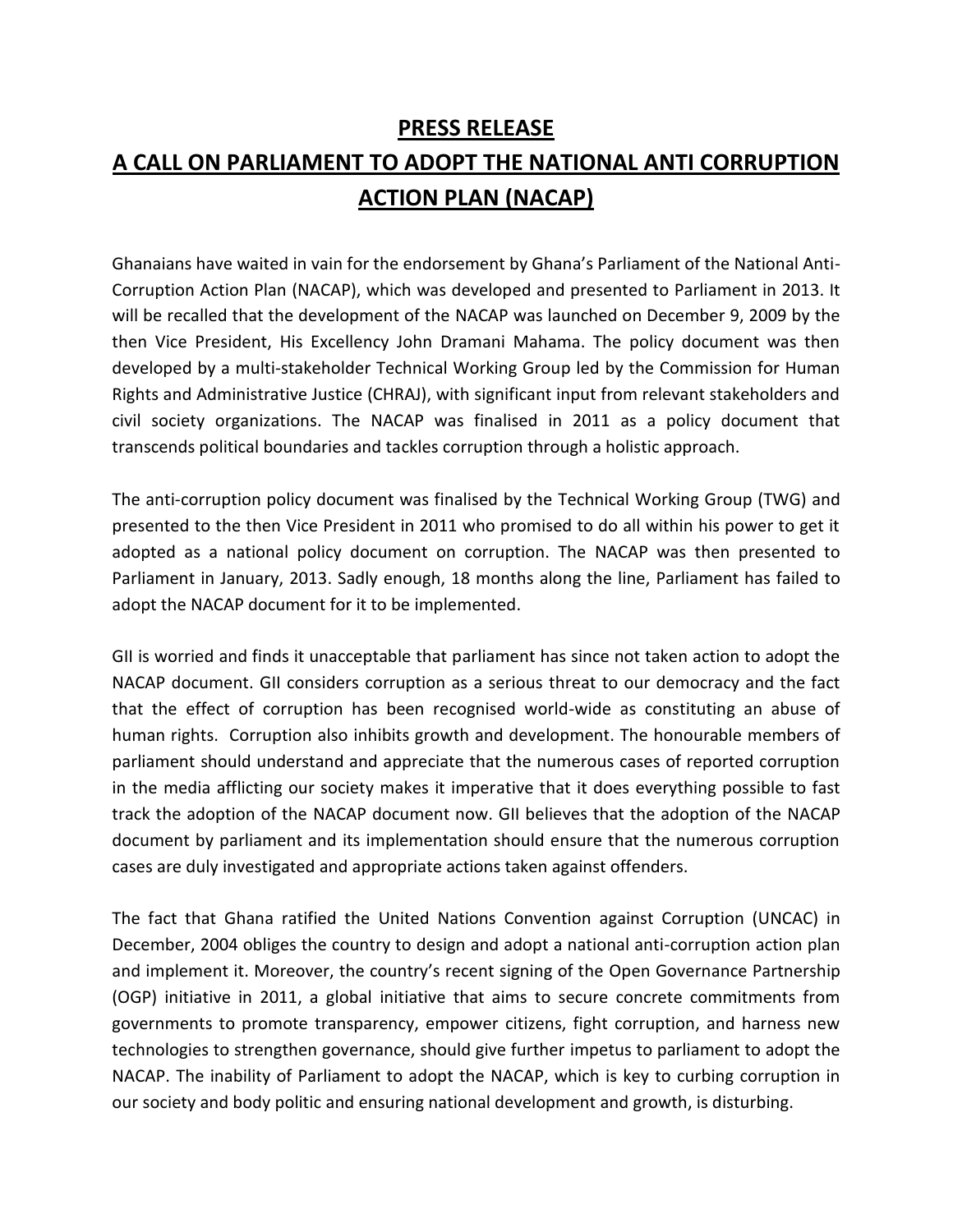The NACAP is a policy document that requires action by various stakeholders, including the three arms of government, the private sector and civil society. GII, therefore, calls on the speaker of parliament and the rest of the leadership of the house to expedite action on the policy document.

GII also calls on all Ghanaians to put pressure on their representatives in parliament to act swiftly to adopt the NACAP and make it into a living policy document and its implementation to ensure good governance and reduced corruption.

Finally, GII wishes to assure the leadership and the members of parliament of its preparedness to work with the august house to achieve this noble objective so that Ghana can be counted among the nations of this world that not only profess good governance but actually practice it.

Signed by

Vitus Adaboo Azeem, Executive Director

### **For more information call on (***+233 302 760884)***:**

| Vitus Adaboo Azeem:       | <i>vaazeem@tighana.org</i> ;        | 0244233512 |
|---------------------------|-------------------------------------|------------|
| Mary Awelana Addah (Mrs): | awelana2000@yahoo.co.uk; 0244375793 |            |
| Seyram Agbemenya (Ms):    | sagbemenya@tighana.org;             | 0236835415 |